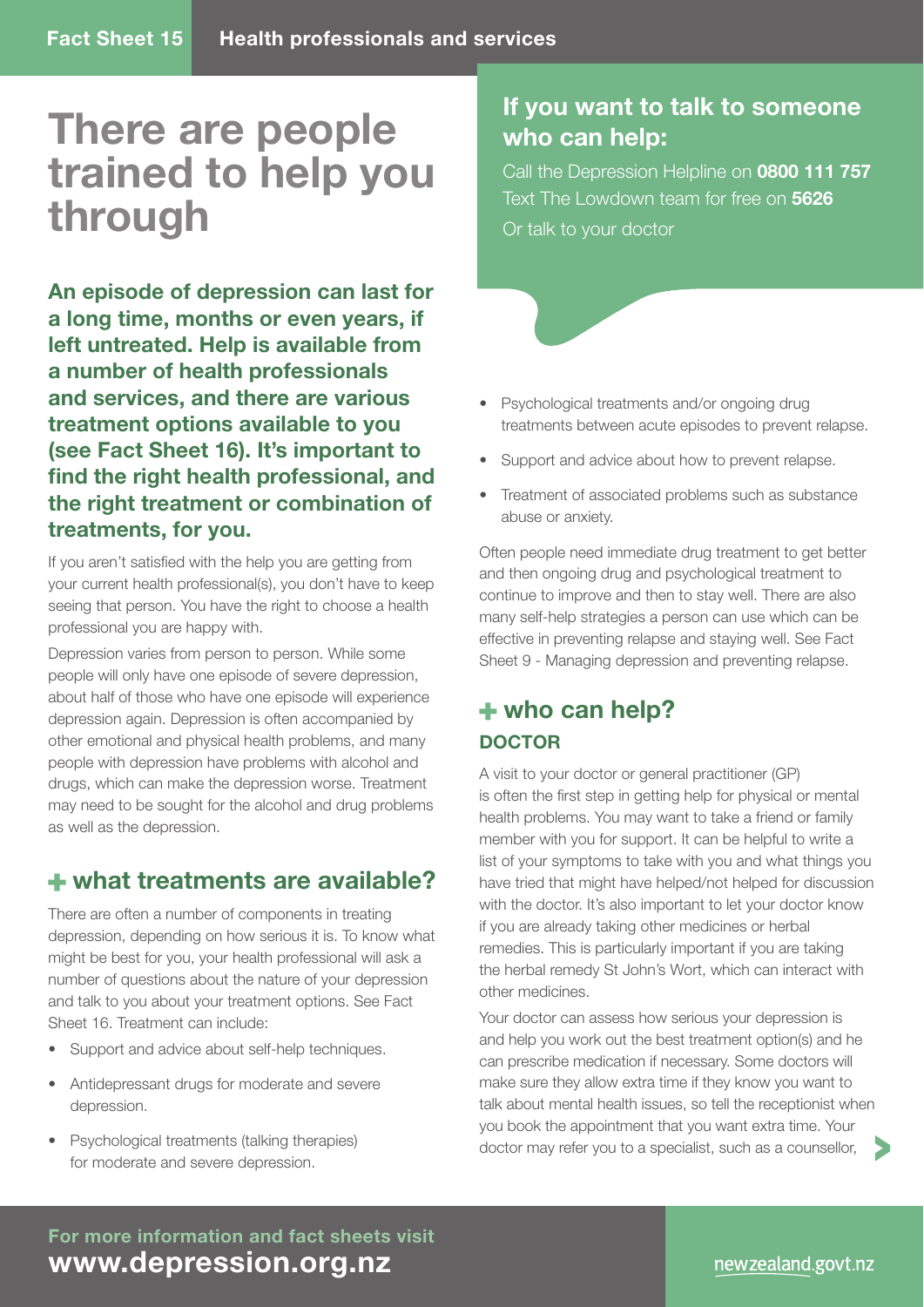psychologist or psychiatrist. There may also be a mental health worker or nurse employed by your GP practice, who is trained to deliver talking therapy or counselling.

Your doctor can also give you a Green Prescription, which will give you advice on lifestyle options and enable you to access community programmes for physical activity. This can be helpful alongside other treatment, or if your depression is mild, it can be sufficient to help you through the depression.

Your doctor will usually start with one treatment at a time, and then make regular appointments to see you and check your response to the treatment(s), until your symptoms have improved.

The cost of visiting a GP in New Zealand depends on your age, where you live, and your income, but for those who have to pay, it is usually between \$40 and \$60 for a 15 minute appointment.

#### **COUNSELLOR**

There are different types of counselling, but in general, counsellors can help you with relationship and work-based problems, and support you to solve them. They will often be trained in a number of different therapeutic approaches. Some counselling is available free or subsidised, and your doctor can sometimes refer you to a counsellor for a particular reason.

Many schools have school guidance counsellors who can provide support to students, and there are also secondary school-based health clinics and/or youth one-stop shops in some areas. People who have been sexually assaulted or abused can access counselling through ACC.

Many workplaces provide a limited number of free counselling sessions for staff who are having personal or work-related difficulties under Employee Assistance Programmes (EAP). Relationship counselling can be accessed through the courts for couples who are considering separating.

Your local Citizen's Advice Bureau can often provide information about availability and access arrangements for community based services.

Counsellors seeing private clients will charge between \$60 and \$100 for an hour long session.

#### **PSYCHOLOGIST**

Psychologists are health professionals who specialise in human behaviour and and how to manage emotional problems. They would first assess the nature of your depression and look for what may have contributed to its development. You may be asked to keep a diary of your thoughts, feelings and behaviour which can help to pinpoint particular problems and point to solutions. Psychologists provide talking therapies aimed at managing emotional problems. One of the best known and effective talking therapy for depression is called cognitive behaviour therapy (CBT) which most psychologists are able to offer, but they may use different therapies, depending on your needs.

Psychologists are not medical doctors and cannot prescribe medication in New Zealand.

The cost of visiting a psychologist privately in NZ is from \$120 for an hour long session. Free or subsidised sessions with psychologists are available in some circumstances. For example, GP practices may be able to offer free or subsidised talking therapy for people with depression and anxiety.

#### **PSYCHIATRIST**

Psychiatrists are medical doctors who have completed many years of extra training in mental health, and specialise in this area. They can make psychiatric and medical assessments, conduct medical tests and prescribe medication for mental health problems. Some have also received additional training in talking therapies and can use this alongside medication. The cost of visiting a psychiatrist privately in NZ is from \$160 an hour.

#### **SPECIALIST COMMUNITY MENTAL HEALTH SERVICES**

There are community mental health services throughout NZ, which provide free specialist services for people with severe depression and related mental health problems. You can find these services in the White Pages of your phone book, or contact your local District Health Board for information about accessing these services. The Depression Helpline on 0800 111 757 can provide personal help in finding the right local services for you.

**For more information and fact sheets visit www.depression.org.nz**